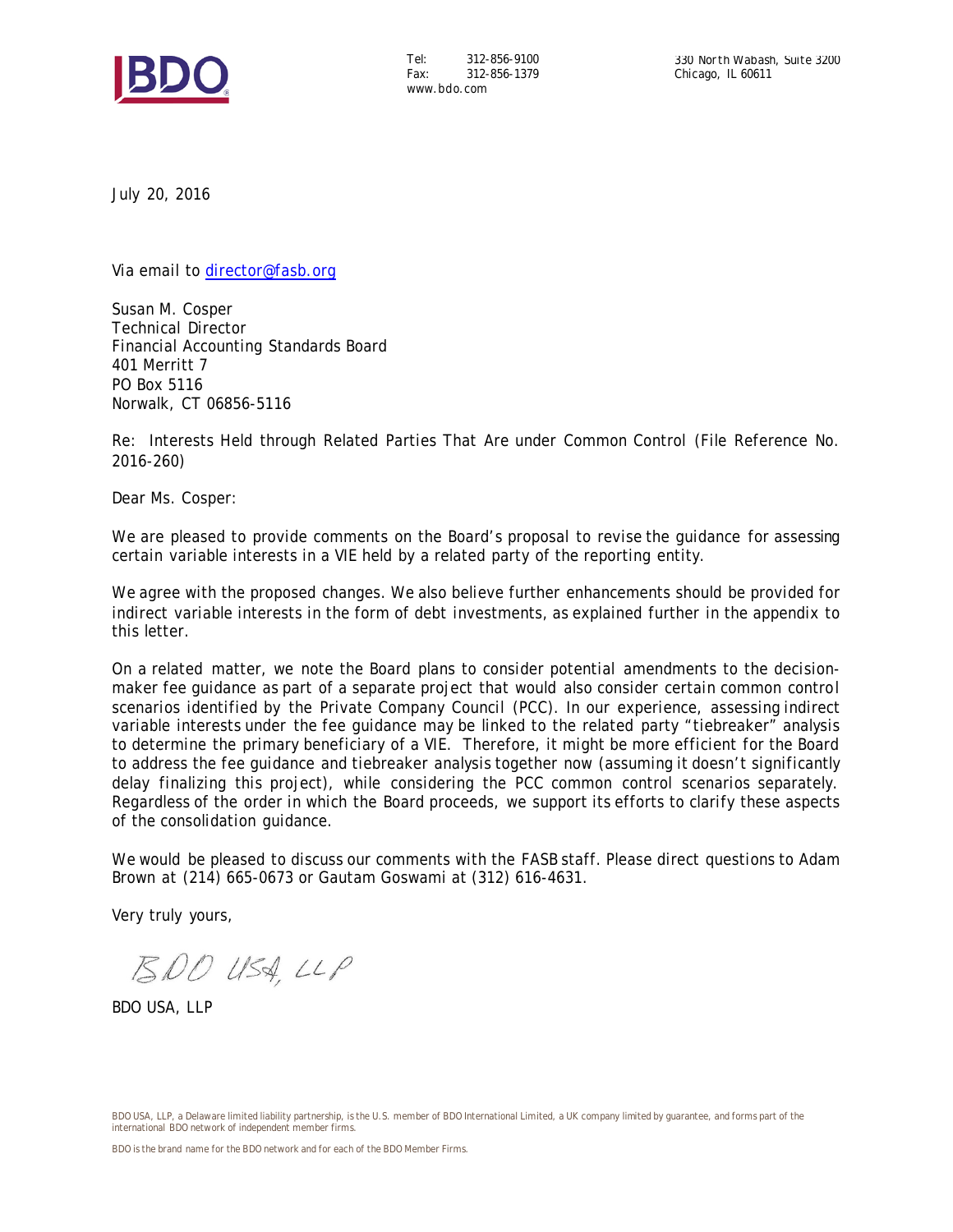Technical Director Financial Accounting Standards Board Page 2 of 3

## **Appendix**

**Question 1: If a reporting entity is the single decision maker of a VIE, the amendments in this proposed Update would require that reporting entity to include all of its direct variable interests in a VIE and, on a proportionate basis, its indirect variable interests in a VIE held through related parties to determine whether it is the primary beneficiary of that VIE. This evaluation would include all related parties as defined in paragraph 810-10-25-43, including those under common control with the single decision maker. Do you agree with this approach? If not, please explain why.** 

We agree. We also recommend considering amendments to the guidance for determining whether decision-maker fees are variable interests as part of this project, as noted in our cover letter and our response to Question 2.

**Question 2: Would the proposed amendments adequately address stakeholders' concerns that, in certain situations involving entities under common control, the amendments in Update 2015- 02 may require a single decision maker of a VIE to consolidate that VIE even if it has little to no direct variable interests in the VIE?** 

As amended, paragraph 810-10-25-42 requires indirect variable interests to be assessed on a proportionate basis. Two examples are included to illustrate that concept: in the first case, the reporting entity holds an equity interest in its related party, which in turn holds an equity interest in the VIE. In the second case, the reporting entity has financed a related party's equity interest in the VIE. In both cases, the reporting entity concludes that it holds a proportionate indirect interest in the VIE expressed in terms of equity ownership.

We recommend addressing a third scenario in which the reporting entity holds a non-equity interest, e.g., a loan (or other debt instrument) in the related party, which in turn holds a loan (or other debt instrument) in the VIE. In these cases, it is much less clear whether the reporting entity holds an indirect variable interest in the VIE, and if so, how significant it is. That is, what proportion of the VIE's variability absorbed by the related party should the reporting entity consider as its own? While we acknowledge the need for judgment, the standard could be improved if it provided guidance for performing this assessment, which might include evaluating whether the arrangement was primarily designed for the purpose of transferring the VIE's credit risk to the reporting entity vs. a situation in which both loans were put in place for separate and valid business reasons. This assessment might include evaluating the related party's credit strength and collateral as distinguished from the VIE's credit strength and collateral.

Separately, we note the Board's decision in BC11 to consider potential amendments to the fee guidance in paragraph 810-10-55-37D as part of a separate project that would also consider certain common control scenarios that the PCC identified. In our experience, there may be linkage between the assessment of indirect variable interests under the fee guidance in 55-37D and the tiebreaker analysis in paragraphs 25-42 through 25-44A. Therefore, it may be more efficient for the Board to address the fee guidance and tiebreaker analysis together now (assuming it doesn't significantly delay finalizing this project), while considering the PCC common control scenarios separately.

Nevertheless, we certainly support further addressing sister company consolidation questions (particularly with respect to the "power" analysis), an area which can require significant judgment and is prone to diverse outcomes.